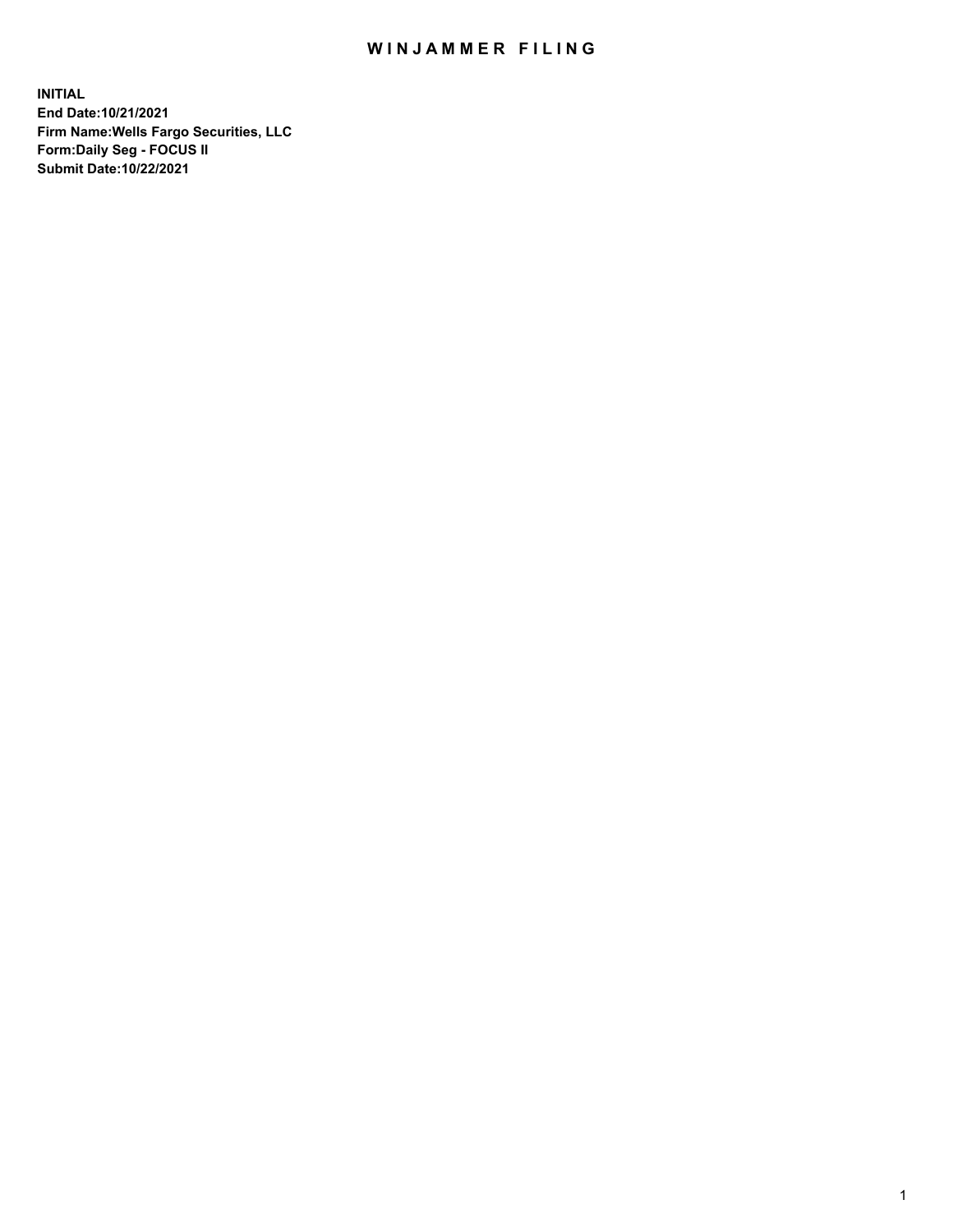**INITIAL End Date:10/21/2021 Firm Name:Wells Fargo Securities, LLC Form:Daily Seg - FOCUS II Submit Date:10/22/2021 Daily Segregation - Cover Page**

| Name of Company                                                                                                                                                                                                                                                                                                                | <b>Wells Fargo Securities LLC</b>                          |
|--------------------------------------------------------------------------------------------------------------------------------------------------------------------------------------------------------------------------------------------------------------------------------------------------------------------------------|------------------------------------------------------------|
| <b>Contact Name</b>                                                                                                                                                                                                                                                                                                            | <b>James Gnall</b>                                         |
| <b>Contact Phone Number</b>                                                                                                                                                                                                                                                                                                    | 917-699-6822                                               |
| <b>Contact Email Address</b>                                                                                                                                                                                                                                                                                                   | james.w.gnall@wellsfargo.com                               |
| FCM's Customer Segregated Funds Residual Interest Target (choose one):<br>a. Minimum dollar amount: ; or<br>b. Minimum percentage of customer segregated funds required:% ; or<br>c. Dollar amount range between: and; or<br>d. Percentage range of customer segregated funds required between: % and %.                       | 125,000,000<br><u>0</u><br><u>00</u><br>0 <sub>0</sub>     |
| FCM's Customer Secured Amount Funds Residual Interest Target (choose one):<br>a. Minimum dollar amount: ; or<br>b. Minimum percentage of customer secured funds required:% ; or<br>c. Dollar amount range between: and; or<br>d. Percentage range of customer secured funds required between: % and %.                         | 35,000,000<br><u>0</u><br>0 <sub>0</sub><br>0 <sub>0</sub> |
| FCM's Cleared Swaps Customer Collateral Residual Interest Target (choose one):<br>a. Minimum dollar amount: ; or<br>b. Minimum percentage of cleared swaps customer collateral required:% ; or<br>c. Dollar amount range between: and; or<br>d. Percentage range of cleared swaps customer collateral required between:% and%. | 360,000,000<br><u>0</u><br>00<br><u>00</u>                 |

Attach supporting documents CH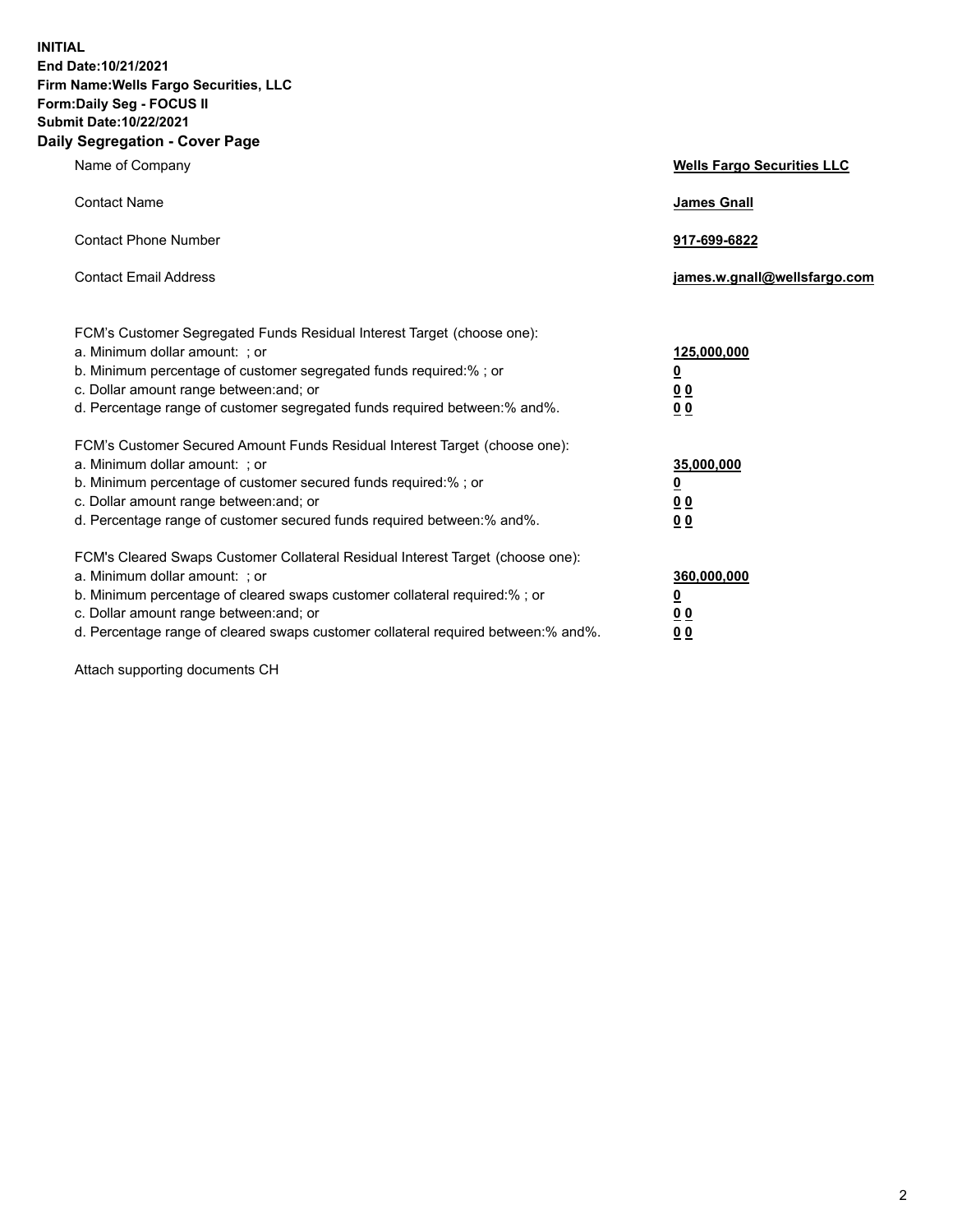## **INITIAL End Date:10/21/2021 Firm Name:Wells Fargo Securities, LLC Form:Daily Seg - FOCUS II Submit Date:10/22/2021**

## **Daily Segregation - Secured Amounts**

|    | Foreign Futures and Foreign Options Secured Amounts                                         |                                    |
|----|---------------------------------------------------------------------------------------------|------------------------------------|
|    | Amount required to be set aside pursuant to law, rule or regulation of a foreign            | $0$ [7305]                         |
|    | government or a rule of a self-regulatory organization authorized thereunder                |                                    |
| 1. | Net ledger balance - Foreign Futures and Foreign Option Trading - All Customers             |                                    |
|    | A. Cash                                                                                     | 285,190,130 [7315]                 |
|    | B. Securities (at market)                                                                   | 207,958,112 [7317]                 |
| 2. | Net unrealized profit (loss) in open futures contracts traded on a foreign board of trade   | 71,232,996 [7325]                  |
| 3. | Exchange traded options                                                                     |                                    |
|    | a. Market value of open option contracts purchased on a foreign board of trade              | 1,580,648 [7335]                   |
|    | b. Market value of open contracts granted (sold) on a foreign board of trade                | -329,106 [7337]                    |
| 4. | Net equity (deficit) (add lines 1. 2. and 3.)                                               | 565,632,780 [7345]                 |
| 5. | Account liquidating to a deficit and account with a debit balances - gross amount           | 1,742,289 [7351]                   |
|    | Less: amount offset by customer owned securities                                            | -1,740,245 [7352] 2,044 [7354]     |
| 6. | Amount required to be set aside as the secured amount - Net Liquidating Equity              | 565,634,824 [7355]                 |
|    | Method (add lines 4 and 5)                                                                  |                                    |
| 7. | Greater of amount required to be set aside pursuant to foreign jurisdiction (above) or line | 565,634,824 [7360]                 |
|    | 6.                                                                                          |                                    |
|    | FUNDS DEPOSITED IN SEPARATE REGULATION 30.7 ACCOUNTS                                        |                                    |
| 1. | Cash in banks                                                                               |                                    |
|    | A. Banks located in the United States                                                       | 165,740,879 [7500]                 |
|    | B. Other banks qualified under Regulation 30.7                                              | 29,251,563 [7520] 194,992,442      |
|    |                                                                                             | [7530]                             |
| 2. | Securities                                                                                  |                                    |
|    | A. In safekeeping with banks located in the United States                                   | 132,166,657 [7540]                 |
|    | B. In safekeeping with other banks qualified under Regulation 30.7                          | 0 [7560] 132,166,657 [7570]        |
| 3. | Equities with registered futures commission merchants                                       |                                    |
|    | A. Cash                                                                                     | -17,420,857 [7580]                 |
|    | <b>B.</b> Securities                                                                        | 95,802,953 [7590]                  |
|    | C. Unrealized gain (loss) on open futures contracts                                         | 51,554,801 [7600]                  |
|    | D. Value of long option contracts                                                           | 1,580,648 [7610]                   |
|    | E. Value of short option contracts                                                          | -329,106 [7615] 131,188,439 [7620] |
| 4. | Amounts held by clearing organizations of foreign boards of trade                           |                                    |
|    | A. Cash                                                                                     | $0$ [7640]                         |
|    | <b>B.</b> Securities                                                                        | $0$ [7650]                         |
|    | C. Amount due to (from) clearing organization - daily variation                             | $0$ [7660]                         |
|    | D. Value of long option contracts                                                           | $0$ [7670]                         |
|    | E. Value of short option contracts                                                          | 0 [7675] 0 [7680]                  |
| 5. | Amounts held by members of foreign boards of trade                                          |                                    |
|    | A. Cash                                                                                     | -398,477 [7700]                    |
|    | <b>B.</b> Securities                                                                        | 200,097,089 [7710]                 |
|    | C. Unrealized gain (loss) on open futures contracts                                         | <u>-1,644,669</u> [7720]           |
|    | D. Value of long option contracts                                                           | $0$ [7730]                         |
|    | E. Value of short option contracts                                                          | 0 [7735] 198,053,943 [7740]        |
| 6. | Amounts with other depositories designated by a foreign board of trade                      | $0$ [7760]                         |
| 7. | Segregated funds on hand                                                                    | $0$ [7765]                         |
| 8. | Total funds in separate section 30.7 accounts                                               | 656,401,481 [7770]                 |
| 9. | Excess (deficiency) Set Aside for Secured Amount (subtract line 7 Secured Statement         | 90,766,657 [7380]                  |
|    | Page 1 from Line 8)                                                                         |                                    |

- 10. Management Target Amount for Excess funds in separate section 30.7 accounts **35,000,000** [7780]
- 11. Excess (deficiency) funds in separate 30.7 accounts over (under) Management Target **55,766,657** [7785]

3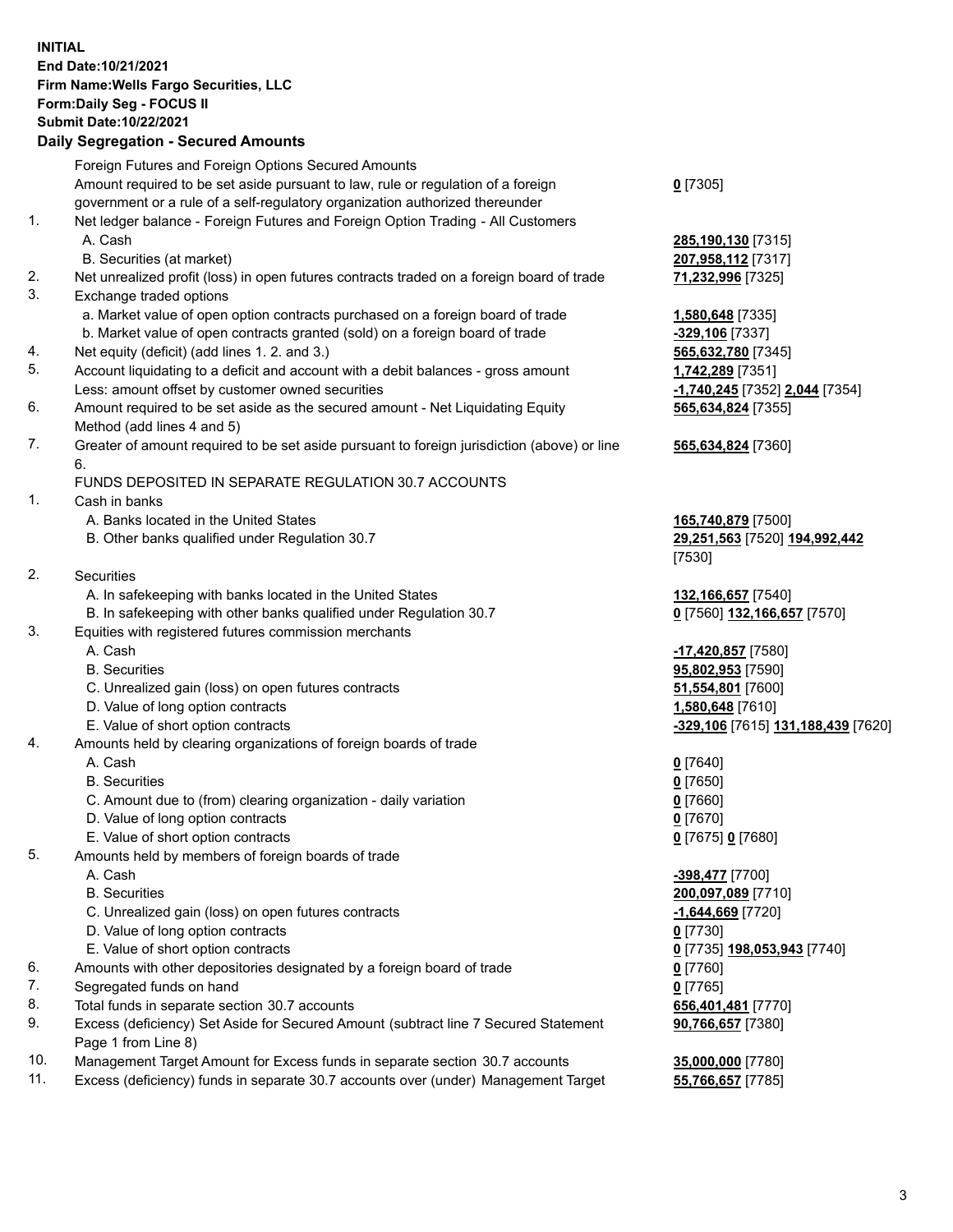**INITIAL End Date:10/21/2021 Firm Name:Wells Fargo Securities, LLC Form:Daily Seg - FOCUS II Submit Date:10/22/2021 Daily Segregation - Segregation Statement** SEGREGATION REQUIREMENTS(Section 4d(2) of the CEAct) 1. Net ledger balance A. Cash **3,915,701,607** [7010] B. Securities (at market) **1,758,887,870** [7020] 2. Net unrealized profit (loss) in open futures contracts traded on a contract market **-314,274,599** [7030] 3. Exchange traded options A. Add market value of open option contracts purchased on a contract market **2,344,216,149** [7032] B. Deduct market value of open option contracts granted (sold) on a contract market **-2,309,556,060** [7033] 4. Net equity (deficit) (add lines 1, 2 and 3) **5,394,974,967** [7040] 5. Accounts liquidating to a deficit and accounts with debit balances - gross amount **99,804,111** [7045] Less: amount offset by customer securities **-99,303,467** [7047] **500,644** [7050] 6. Amount required to be segregated (add lines 4 and 5) **5,395,475,611** [7060] FUNDS IN SEGREGATED ACCOUNTS 7. Deposited in segregated funds bank accounts A. Cash **190,111,196** [7070] B. Securities representing investments of customers' funds (at market) **860,307,013** [7080] C. Securities held for particular customers or option customers in lieu of cash (at market) **92,113,536** [7090] 8. Margins on deposit with derivatives clearing organizations of contract markets A. Cash **2,767,563,959** [7100] B. Securities representing investments of customers' funds (at market) **299,334,901** [7110] C. Securities held for particular customers or option customers in lieu of cash (at market) **1,666,774,334** [7120] 9. Net settlement from (to) derivatives clearing organizations of contract markets **-6,067,120** [7130] 10. Exchange traded options A. Value of open long option contracts **2,344,216,149** [7132] B. Value of open short option contracts **-2,309,556,060** [7133] 11. Net equities with other FCMs A. Net liquidating equity **0** [7140] B. Securities representing investments of customers' funds (at market) **0** [7160] C. Securities held for particular customers or option customers in lieu of cash (at market) **0** [7170] 12. Segregated funds on hand **0** [7150] 13. Total amount in segregation (add lines 7 through 12) **5,904,797,908** [7180] 14. Excess (deficiency) funds in segregation (subtract line 6 from line 13) **509,322,297** [7190] 15. Management Target Amount for Excess funds in segregation **125,000,000** [7194]

16. Excess (deficiency) funds in segregation over (under) Management Target Amount Excess

**384,322,297** [7198]